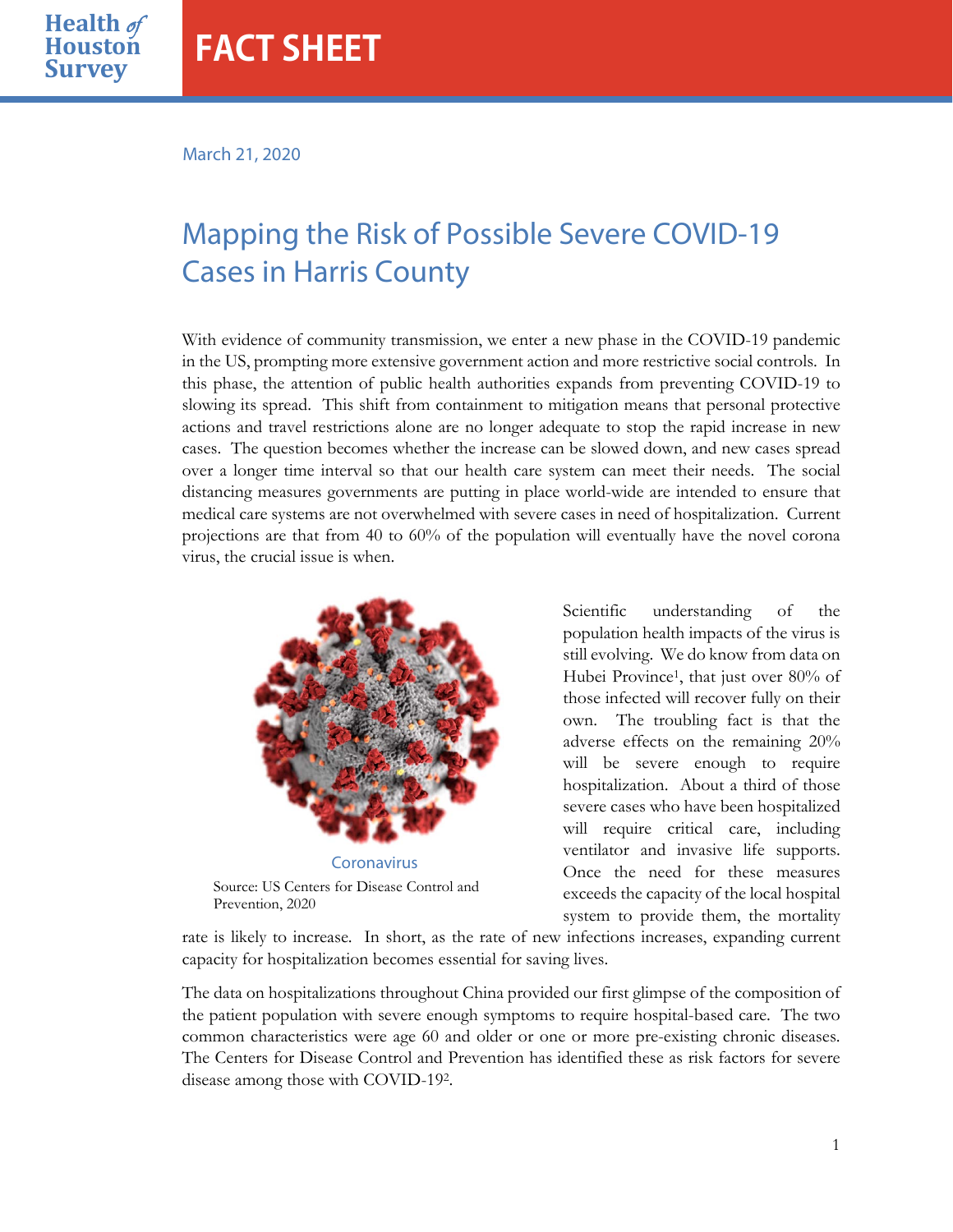To ensure that our capacity for hospitalization can meet the needs of those likely to be severely ill from COVID-19, we have constructed a map of Harris County showing the distribution of residents with risk factors for severe illness. At present, we are at the "suppression" phase3 when testing of potential cases, isolation and contact tracing helps to identify clusters of infections and slow its speed. For this phase to be successful, we will need a lot of testing4, which is currently lacking. If infections are widespread, it is important to plan-ahead for the needed capacity. As we will show, the risk of severe disease is not uniformly distributed across the county. The data for this analysis is drawn from the 2018 Health of Houston Survey, a stratified random-sample survey of 5,700 households and uses self-report of medical diagnosis to indicate presence of chronic disease.







Map 1 shows the Risk of Severe Cases across the 38 US Census Bureau's public use microdata areas (PUMAs). Those areas with the highest relative percentages of residents with 3 or more of the listed risk factors are shown in red.

| East Little York - Settegast<br>-Age 60 and older<br>Deer Park - Channelview<br>-Current asthma diagnosis                                                                                                                                                                                                                                                                   |  |
|-----------------------------------------------------------------------------------------------------------------------------------------------------------------------------------------------------------------------------------------------------------------------------------------------------------------------------------------------------------------------------|--|
| South Acres Home - Northline<br>-COPD diagnosis<br>Central Southwest - COH Fort Bend<br>-Stroke diagnosis<br>Humble Atascosita<br>-Heart disease diagnosis<br>Galena Park - Jacinto City<br>Spring Valley - COH West<br>-Myocardial Infarction diagnosis<br>Kingwood - Lake Houston<br>-Hypertension diagnosis<br>Carverdale - Fairbanks/NW Crossing<br>-Diabetes diagnosis |  |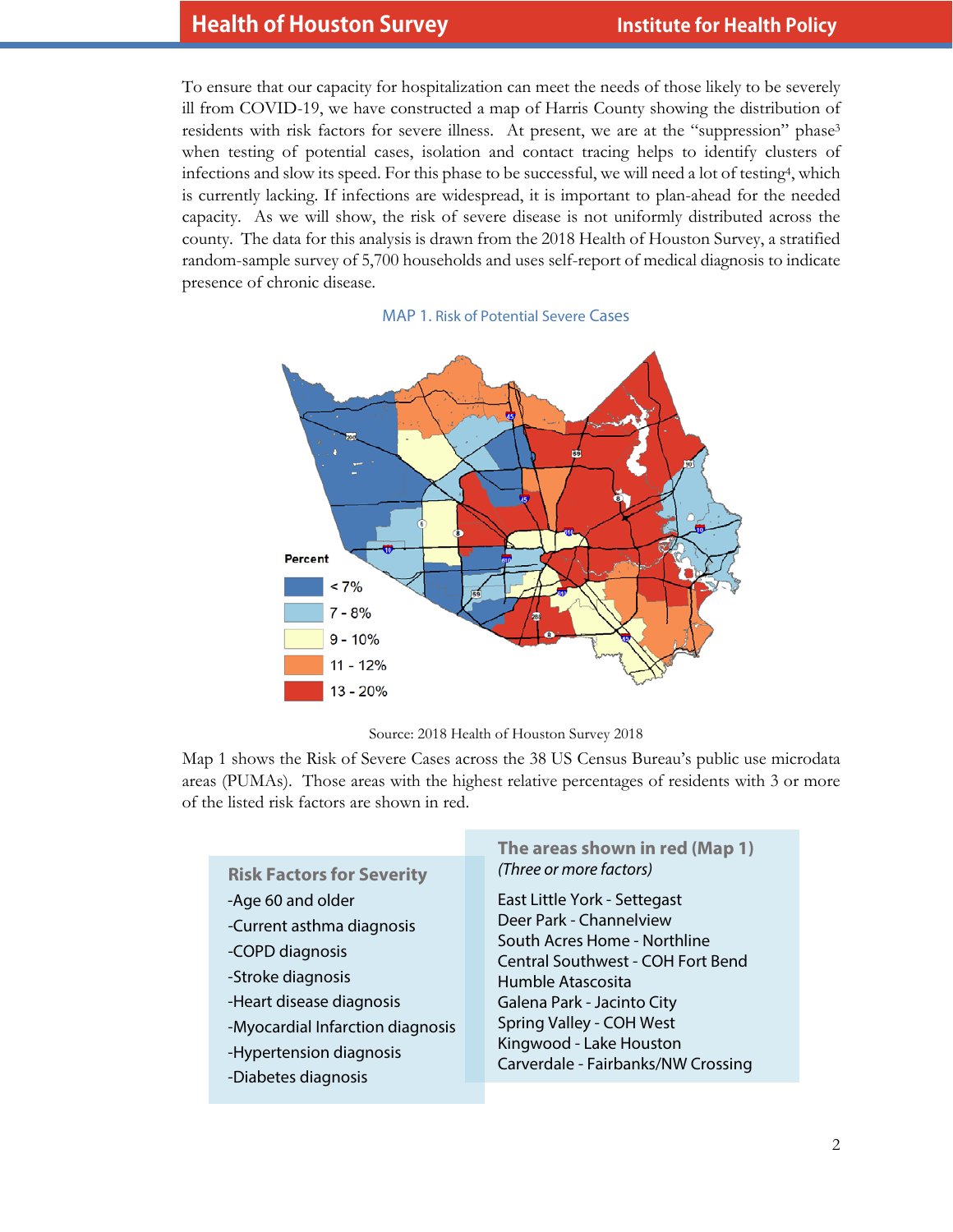Not all of these chronic conditions appear in people 60 and older. The following table compares the number of chronic conditions by whether residents are below 60 or 60 and older.

Table 1. Chronic Conditions by Age

| Number of     | Less than 60 | 60 years and | Total |
|---------------|--------------|--------------|-------|
| Risk Factors* | years (%)    | over $(\%)$  | (%)   |
|               | 68.7         | 25.4         | 60.3  |
|               | 22.5         | 34.2         | 24.7  |
| 2             | 6.2          | 23.0         | 9.4   |
| 3             | 1.6          | 10.4         | 3.3   |
| 4             | 0.5          | 4.7          | 1.4   |
| 5             | 0.2          | 1.8          | 0.5   |
| 6             | 0.1          | 0.3          | 0.2   |
|               | 0.2          | 0.2          | 0.2   |

\*Age is not included

To consider the critical cases -- those most likely to require intensive care -- among residents with risk of severe disease, we constructed another map that shows only those 65 or older and the reported presence of one or more of three conditions: Chronic Obstructive Pulmonary Disease (COPD), Heart Disease and Diabetes. Again, the areas with the highest percentages of residents at risk of critical disease appear in red.

### MAP 2. Risk of Potential Critical Cases



Source: 2018 Health of Houston Survey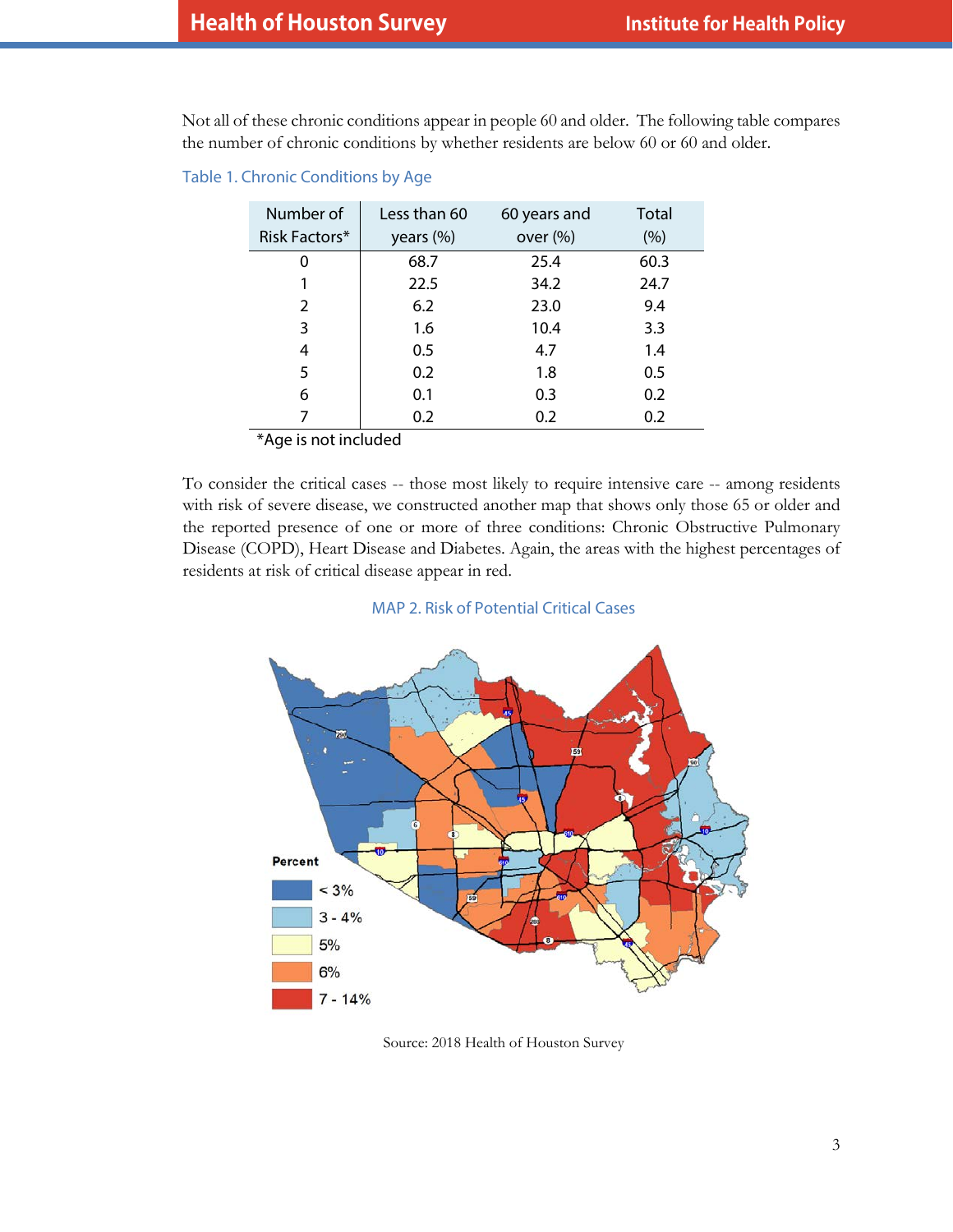**Risk Factors for Critical Outcomes** -Age 65 and older -COPD diagnosis -Heart disease diagnosis -Diabetes diagnosis

**The areas shown in red (Map 2)** *(65 year or older plus 1-3 risk factors)* Deer Park - Channelview East Little York - Settegast Humble Atascocita Central Southwest - COH Fort Bend Spring - The Woodlands Downtown - East End Kingwood - Lake Houston

The most recent compilation of US cases, reported on March 18 by the CDC5, notes a similar pattern, connecting the severity of illness with age. Note that the CDC data are missing characteristics such as hospitalization status, ICU admission, case outcome, and age on 53% of their reported cases, and have no information on underlying conditions for any of these cases. While 31% of the confirmed cases occurred in people 65 or older, this group made up 45% of the severe cases requiring hospitalization, 53% of those needing intensive care, and 80% of the deaths. The US data also indicate, however, that severe cases are not limited to those 65 and older. Table 2 shows the percentage of persons hospitalized within each age range.

## Table 2. Distribution of COVID-19 cases, hospitalizations, ICU admissions and deaths in US by age groups



#### Note: Data taken from CDC COVID-19 Response Team. Severe outcomes among patients with coronavirus disease 2019 (COVID-19) - United States, MMWR. February 12-March 16, 2020. March 18, 2020; Vol.69